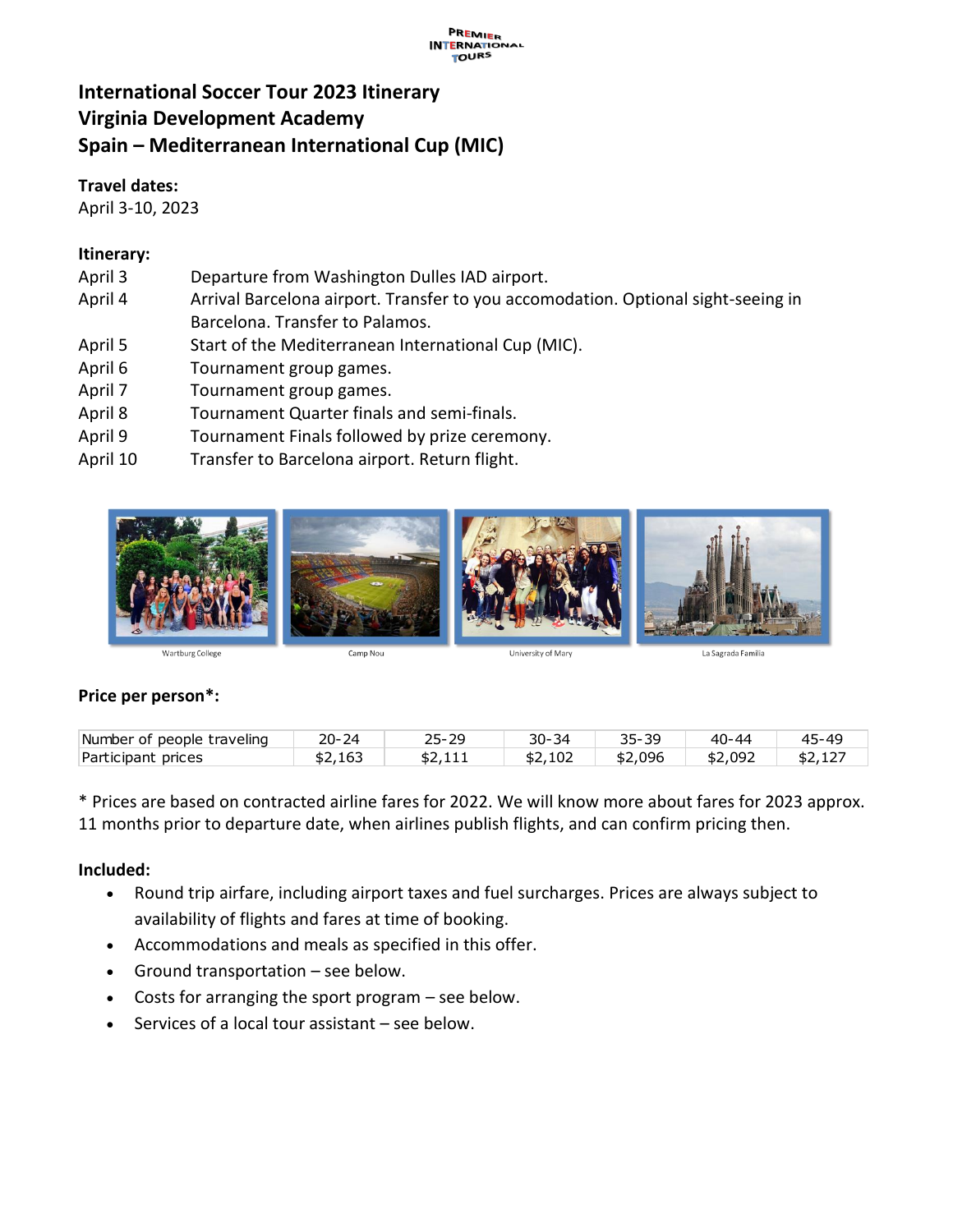#### **Sport program:**

Participation in the MIC international tournament. The MIC features high level and well known international soccer clubs like FC Barcelona, Real Madrid, RCD Espanyol (Spain), Liverpool FC, Manchester United (England), Inter Milan (Italy) Brazilian National Team, etc.

#### Important Note:

The MIC requires that all teams must have and pay for a minimum of 14 players registered in eleven-aside categories and a minimum of 9 players in the seven-a-side categories.

#### **Accommodation and meals:**

**Palamos or direct area:** 3-star Hotel accommodation in the seaside holiday region of the Costa Brava.

- Daily breakfast, lunch and dinner first meal is dinner on April 7 and last meal is lunch April 12
- The accommodation is located near the town center and/or beach in seaside holiday towns like Tossa de Mar, Palamos and Sant Antoni de Calonge.
- Distance to Barcelona is approx. 50-70 miles. All rooms (2-3 people per room) have a shower and toilet as well as air-conditioning.
- The hotel has a restaurant, bar, lounge, reception and sometimes an outdoor swimming pool.

#### **Transportation:**

Airport transfers and tournament shuttle transportation is included (transfers to and from games). On request, a private bus can be arranged for excursions during the tournament (for an additional charge).

#### **Local guide services:**

During your stay at the MIC you can collect information or address any questions, issues or concerns with the local tournament staff, who are available on a 24/7 basis during the tournament. On request, and at a supplement, we can include a bi-lingual tournament guide to be exclusively with your group full time each day during your stay to provide you with any assistance when necessary, and help plan or amend your daily schedule as needed. Approx. costs for this are \$1,000.00 total.

#### **Sport program options:**

A visit to a pro soccer game – ticket costs TBD depending on game(s) – approx. \$50-\$100+ per ticket.

# **Extension options:**

An extra day will be approx. \$ 90.00 per person per night.

# **Travel insurance option:**

Your participants have the option to purchase accident, illness and trip cancellation/interruption insurance, including a Cancel for Any Reason Coverage (CFAR) – more information about this insurance is included on your team website page.

# **Not included:**

- Beverages (soda) with meals.
- Gratuities for representatives and bus drivers.
- Admission fees to attractions.
- Single rooms in hotels. Single rooms are available at a supplement of US\$40.00 per person per night on top of the double room supplements outlined in the accommodation description.